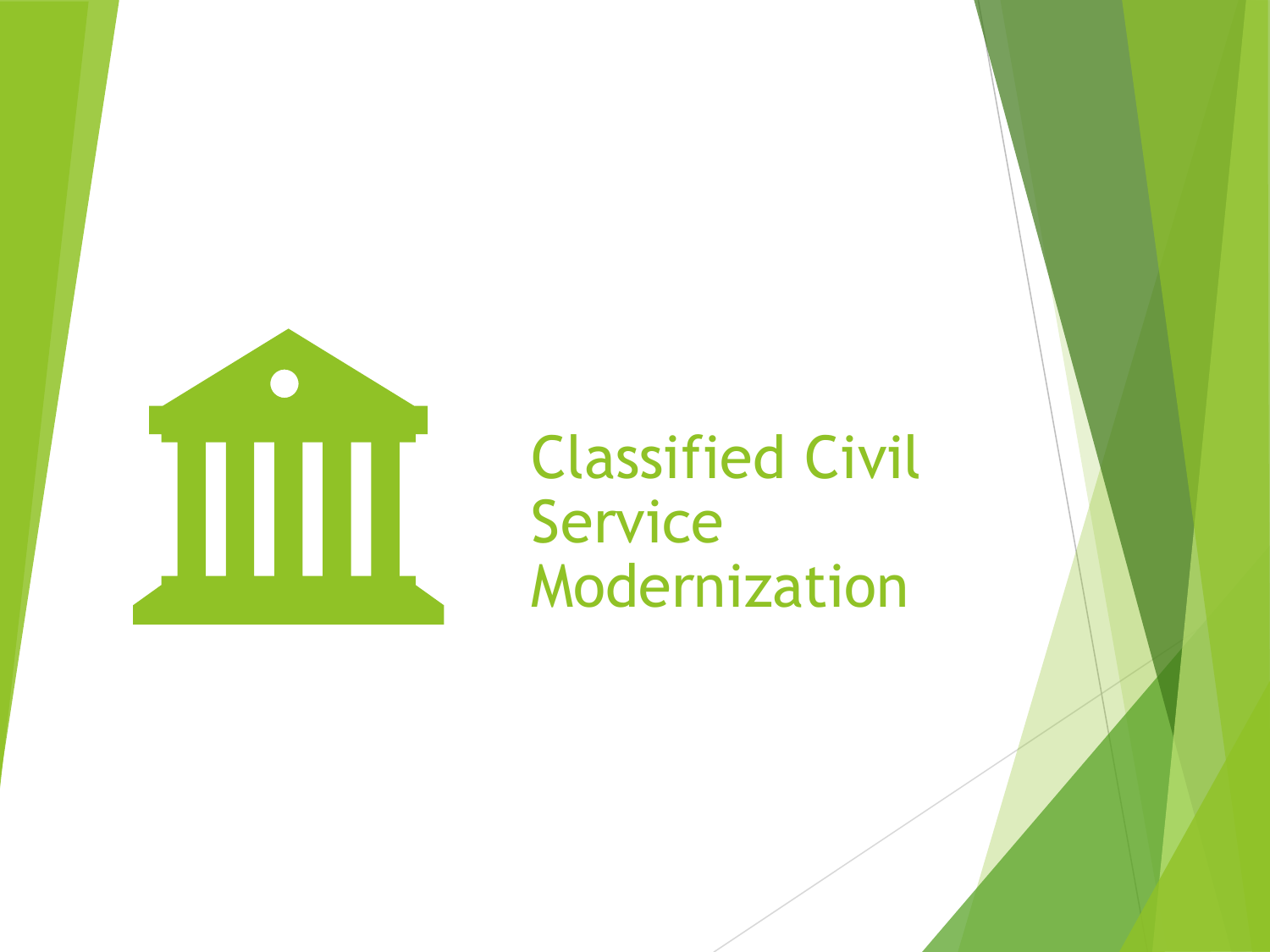# Some Quick Session Reminders

- Please keep **microphones muted** unless called upon.
- **Please keep video stream off** for enhanced call quality.
- **► Use captioning** for enhanced accessibility!
- **Questions may be submitted via the Qualtrics survey which will be shared in the chat at the end of this presentation**

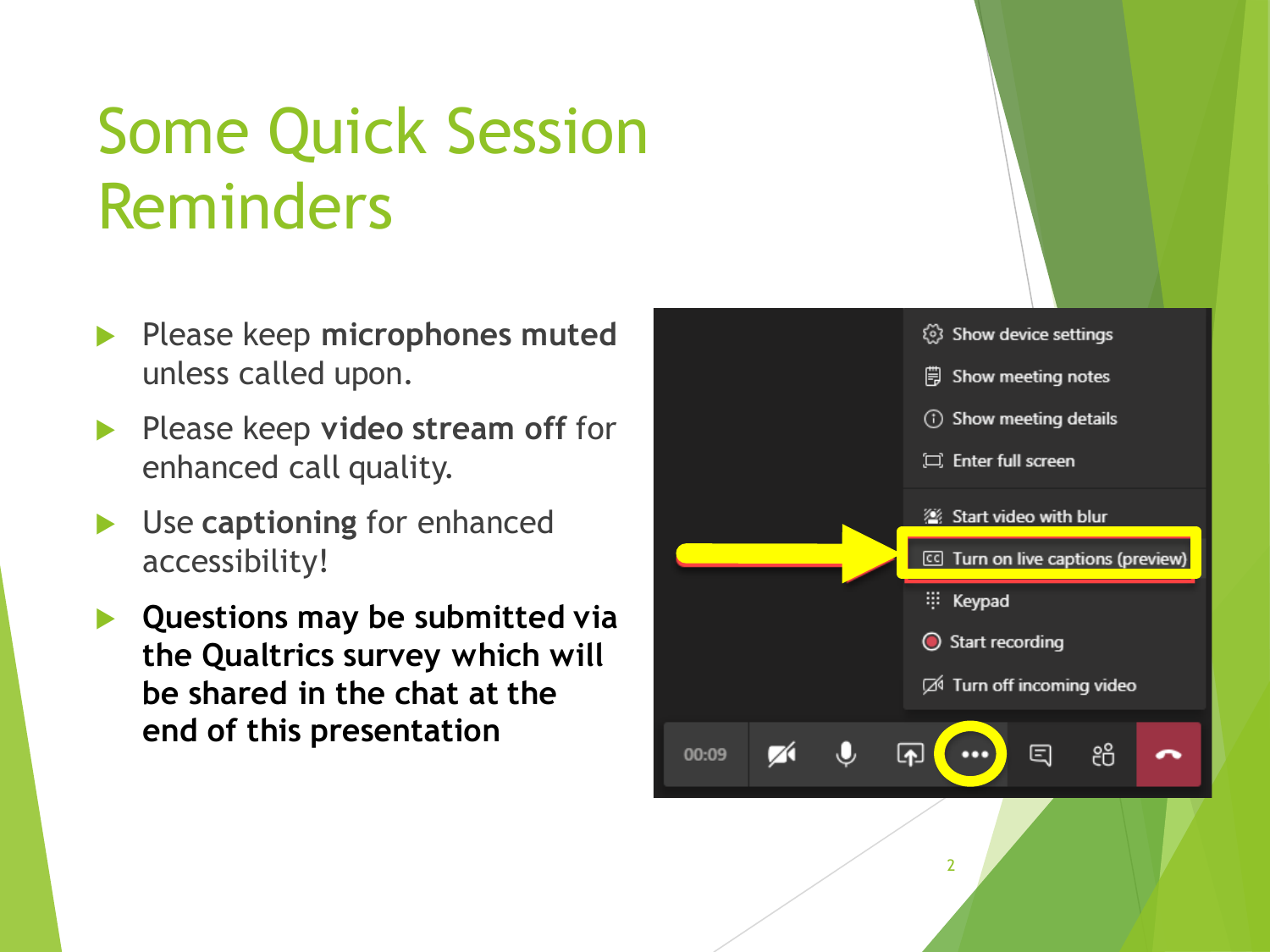# Background

IUC CHRO and Legal Affairs committee members collaborated and petitioned the legislature for CCS modernization

#### HB 187, CCS reform passed in December 2006

Ohio University's Board of Trustees passed Resolution 2007-3017 permitting UHR and Legal Affairs to review and create new CCS policies and procedures in accordance with HB 187

IUC CHRO and Legal Affairs committee members developed guidelines and communications for implementing HB 187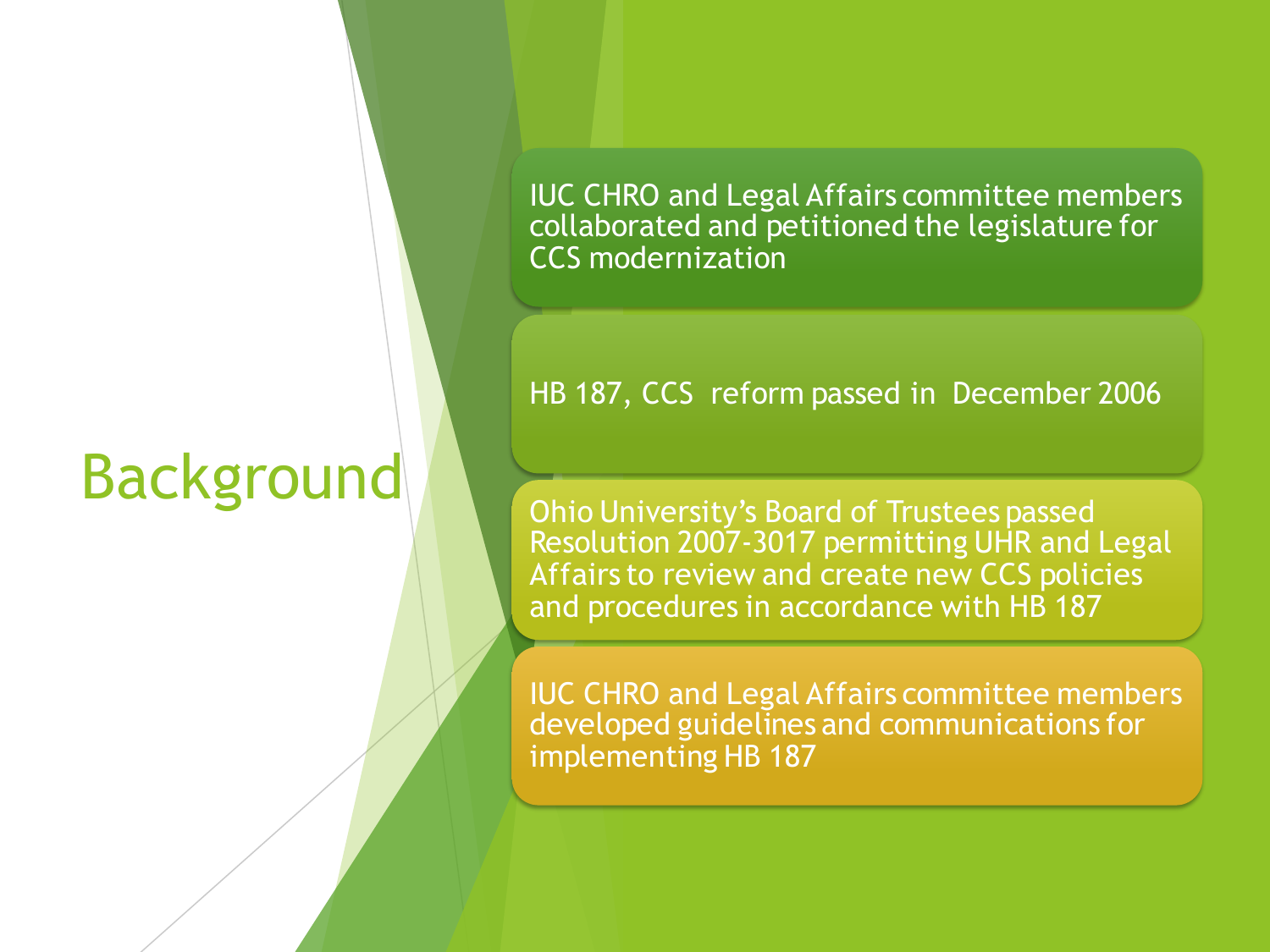## Need For CCS Modernization

Changing labor market – universities need to operate with speed and agility to compete for and hire most talented and diverse staff

Changes in workplace – nature of staff job duties has shifted dramatically requiring a new conceptualizing of employment selection

Need for efficiency – state funding for higher education has remained flat or declined over the past decade requiring greater efficiency to pursue our mission

Streamlines the application and hiring process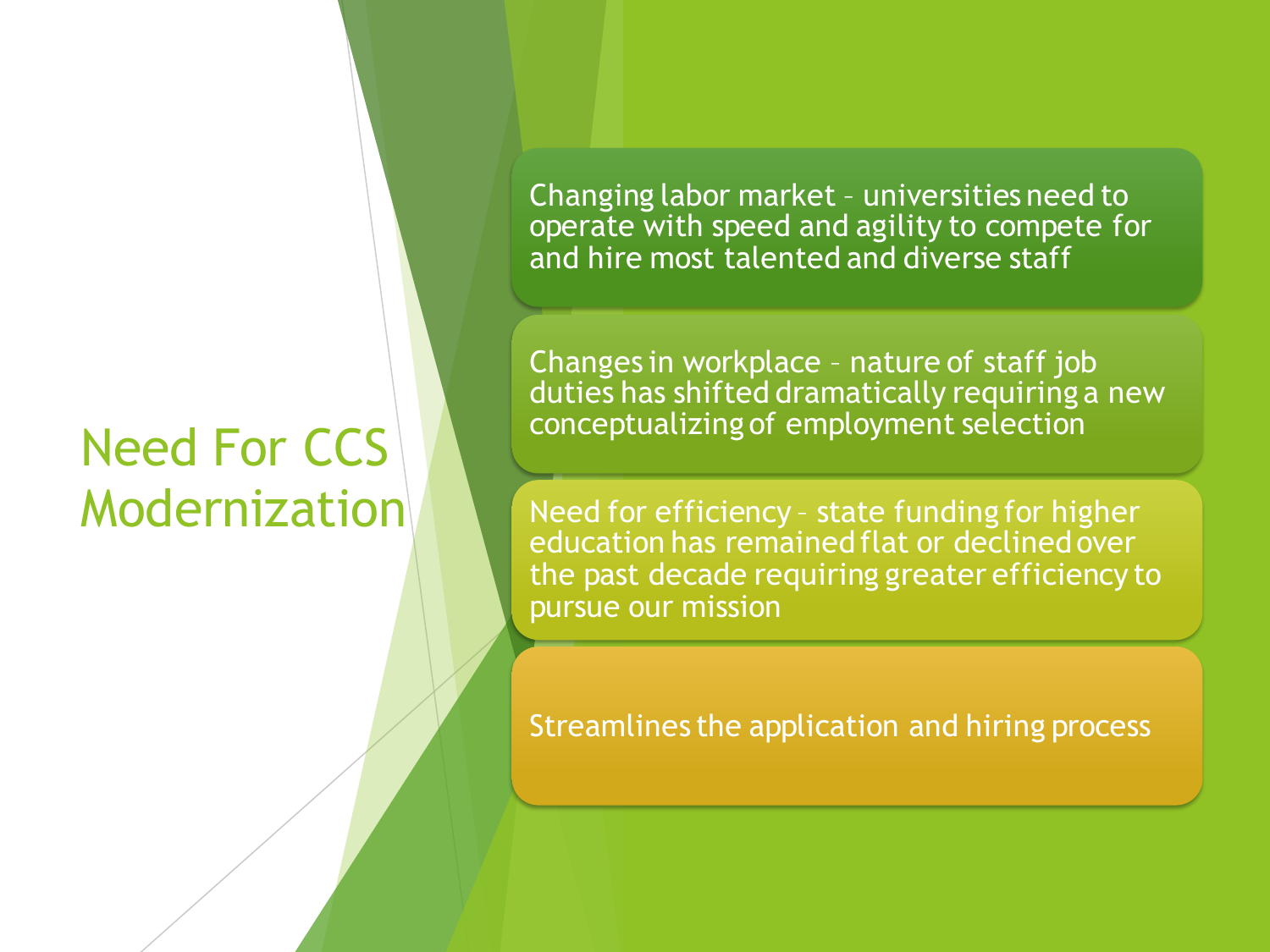## Need For CCS Modernization – con't

Aligns definition of CCS with federal definition of hourly-paid employees under the FLSA

Regulatory changes – many federal and state laws addressing and ensuring employee protections have been passed (FMLA, ADAAA, etc.)

Belief that current CCS regulations are unnecessarily antiquated and must be modernized in the best interests of the university, employees and public constituencies.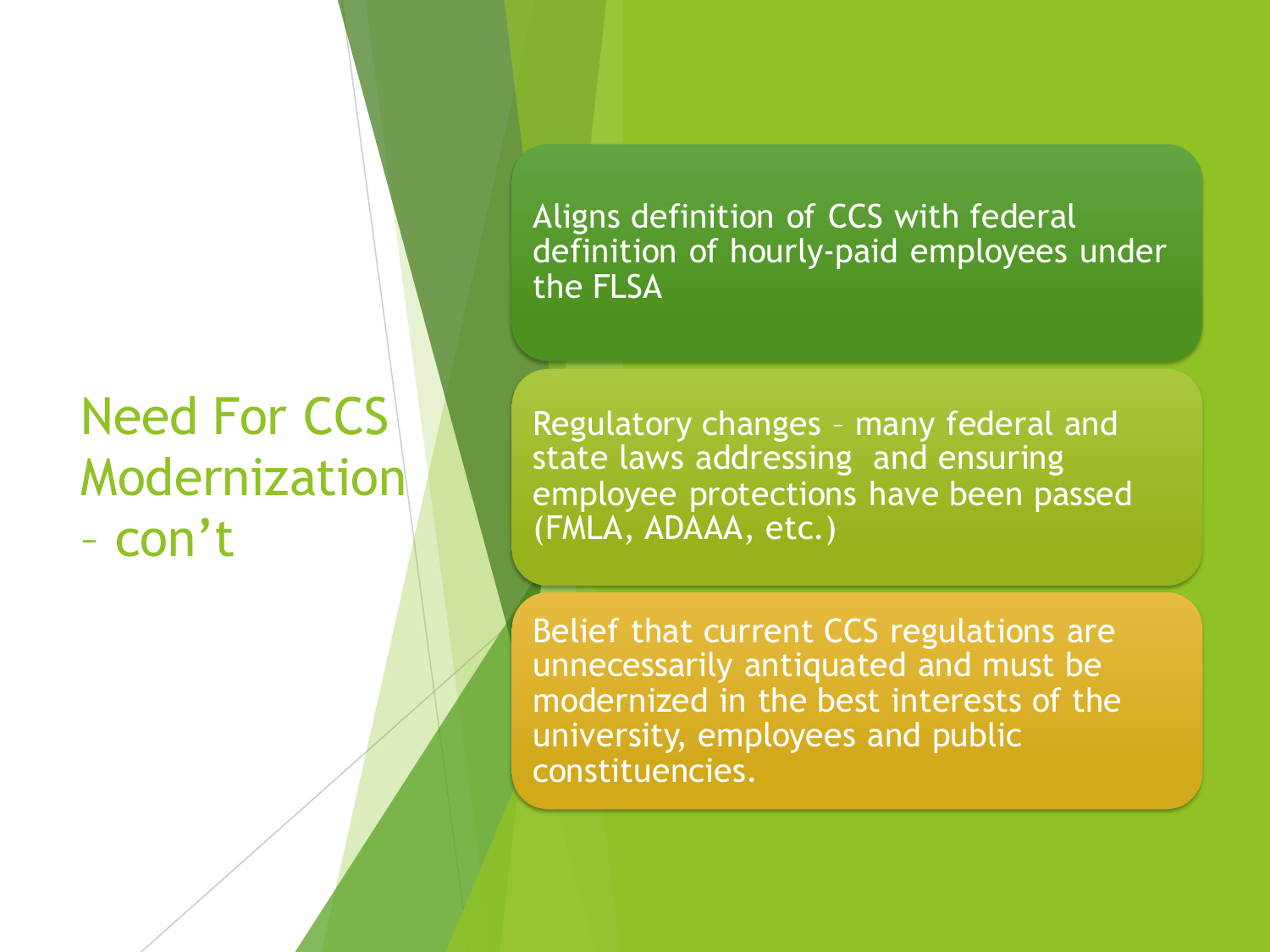## **CCS** Modernization – areas eligible for review

#### Classification plans

Recruitment, selection and appointment process

Performance, discipline and termination process

Layoff and reduction-in-force process

Employee leaves and holiday leave

Appeal process for classification, reduction, abolishment and disciplinary actions

Metrics and measures for modernization implementation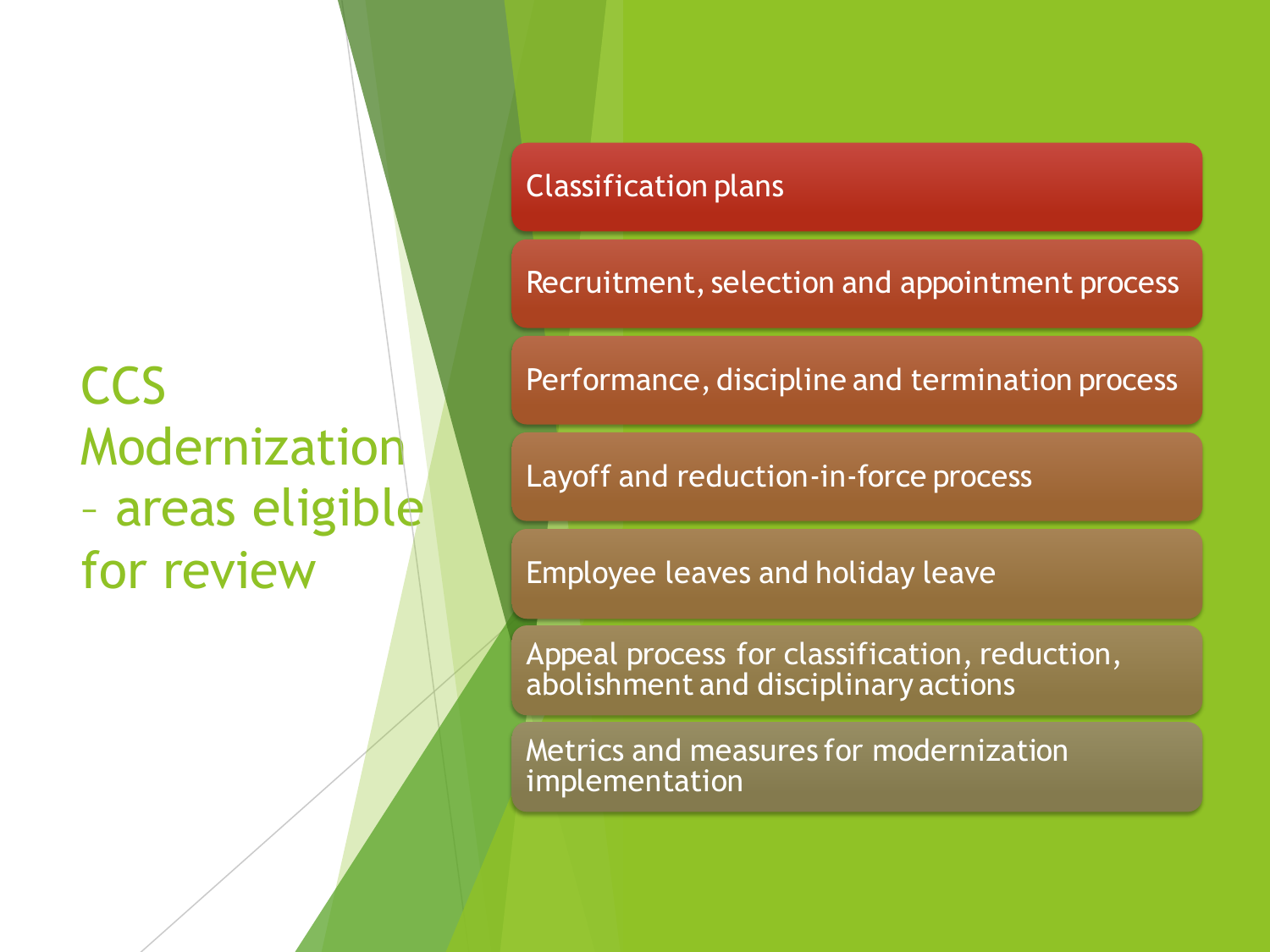# CCS Modernization – areas with proposed rule modifications

Performance, discipline and termination process

Appointments

Employee leave

Layoff and reduction-in-force process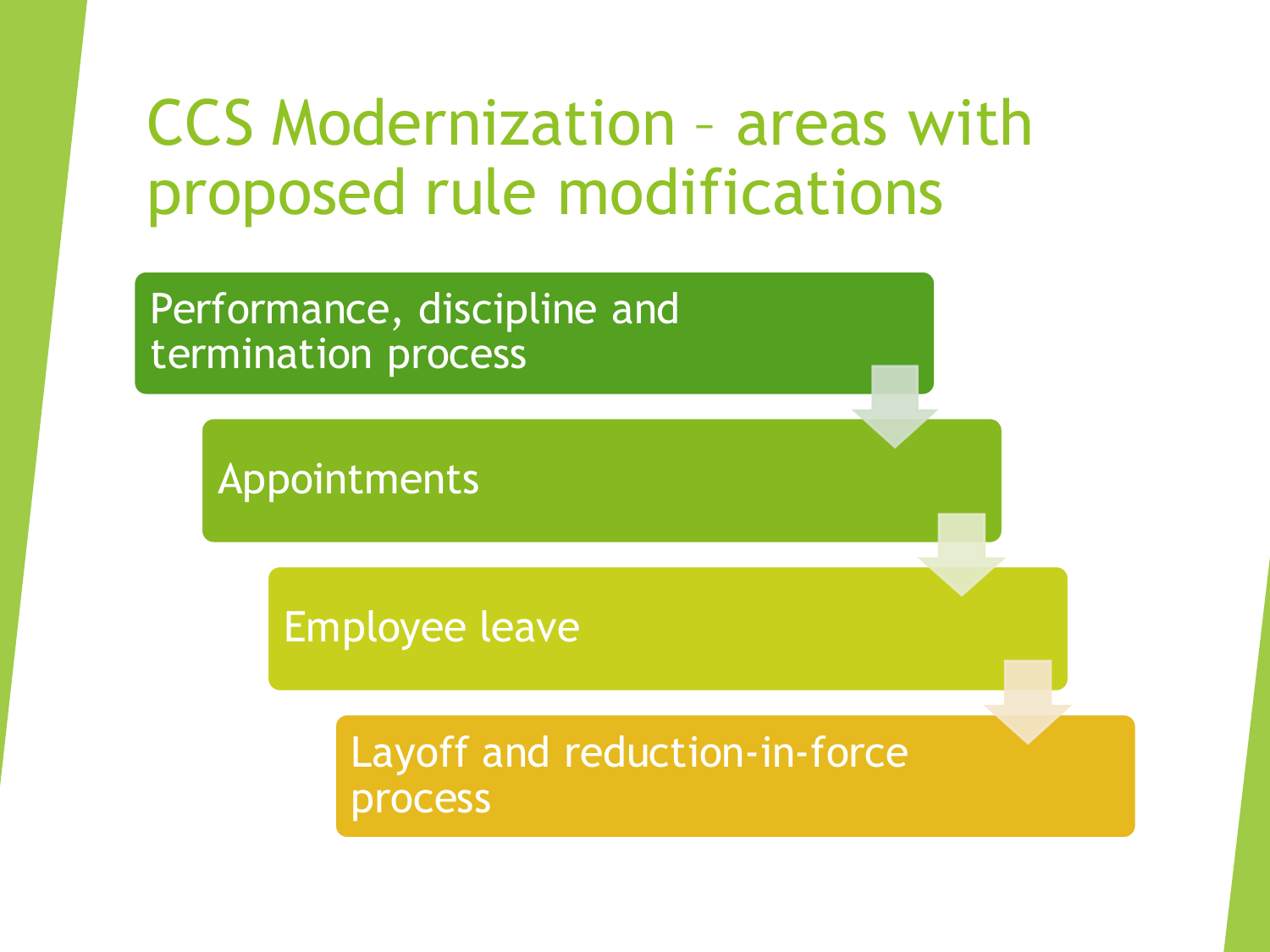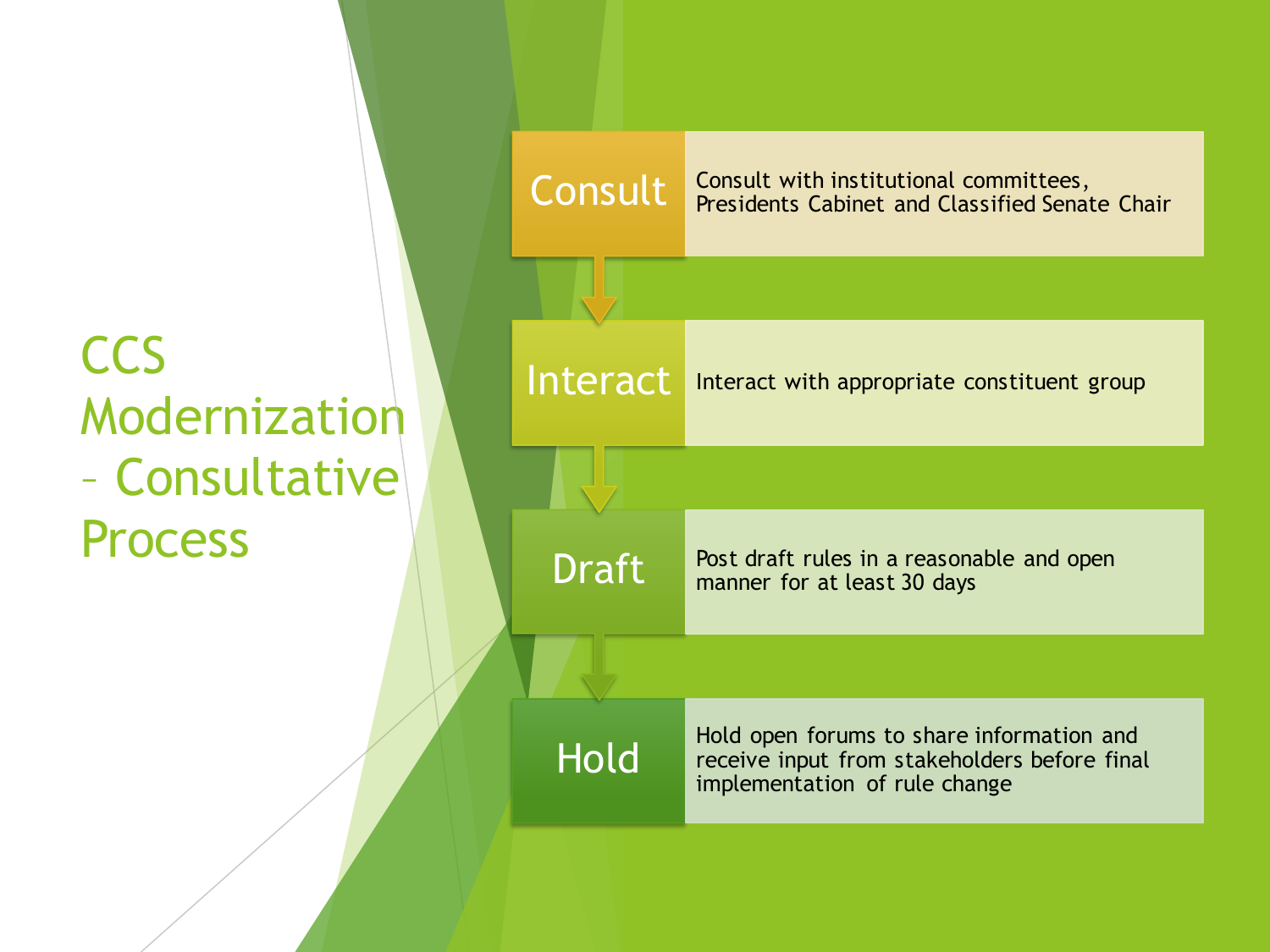### Ohio University – Proposed New Rule/Policy Performance, Discipline, **Termination**

- **Ohio Revised Code § 124.321: Reductions in work force – layoffs- job abolishment**
- **Ohio Administrative Code § 123:1-31-01: General Procedure for Removals, Reductions, Suspension, or Fines**
- **Proposing a reduction of hours worked per week or number** of months worked per year that does not result in a change in current benefits eligibility, or participation in the Ohio Shared Work program or future program of similar nature, will not be considered a reduction in force, layoff or job abolishment and will not entitle employee to exercise displacement rights.

#### Related Policies:

- ▶ 40.041: Change of Classified Position Status
- ▶ 40.046: Layoff and Position Abolishment for Classified Civil Service Employees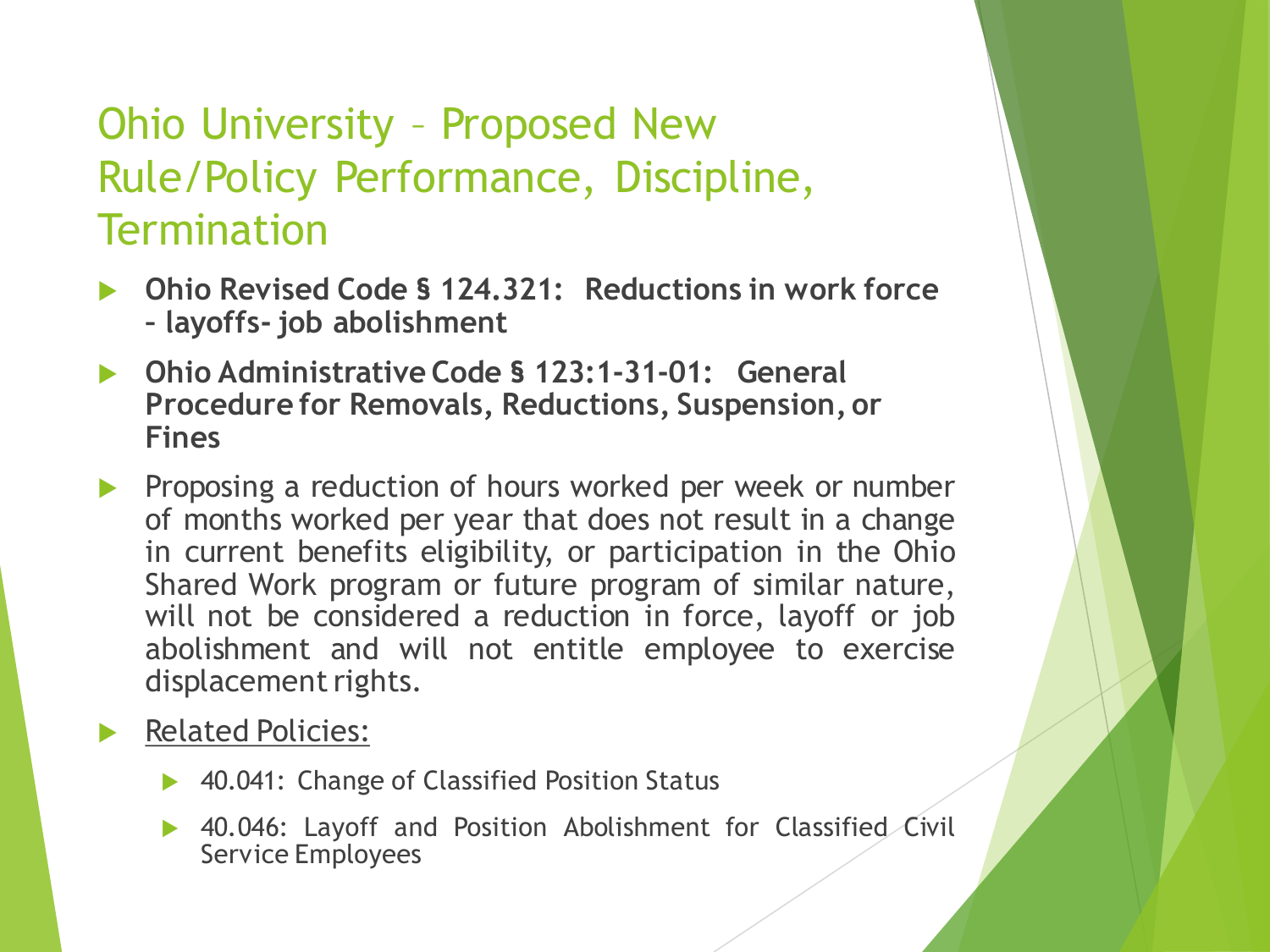### Ohio University – Proposed New Rule/Policy Performance, Discipline, **Termination**

- **Ohio Revised Code § 124.34: Reduction in Pay or Position – Suspension – Removal**
- **Ohio Administrative Code § 123:1-29: Performance Evaluation System**
- Proposing classified civil service employees' pay may be reduced to achieve budgetary savings, permit the institution to implement a furlough, participate in the Shared Work Ohio program or other similar program, or to achieve other cost saving measures.
- **Proposing classified non-bargaining unit employees receive an** annual performance evaluation in accordance with Ohio University's performance management schedule. Employee receiving a rating of less than "effective" on their annual evaluation will lose their displacement rights until such time as they receive an "effective" rating.

#### Related Policies:

- ▶ 41.016: Employee Furlough
- 40.045: Separations and Reinstatements of Classified Employees
- ▶ 40.042: Performance Evaluation for Classified Employees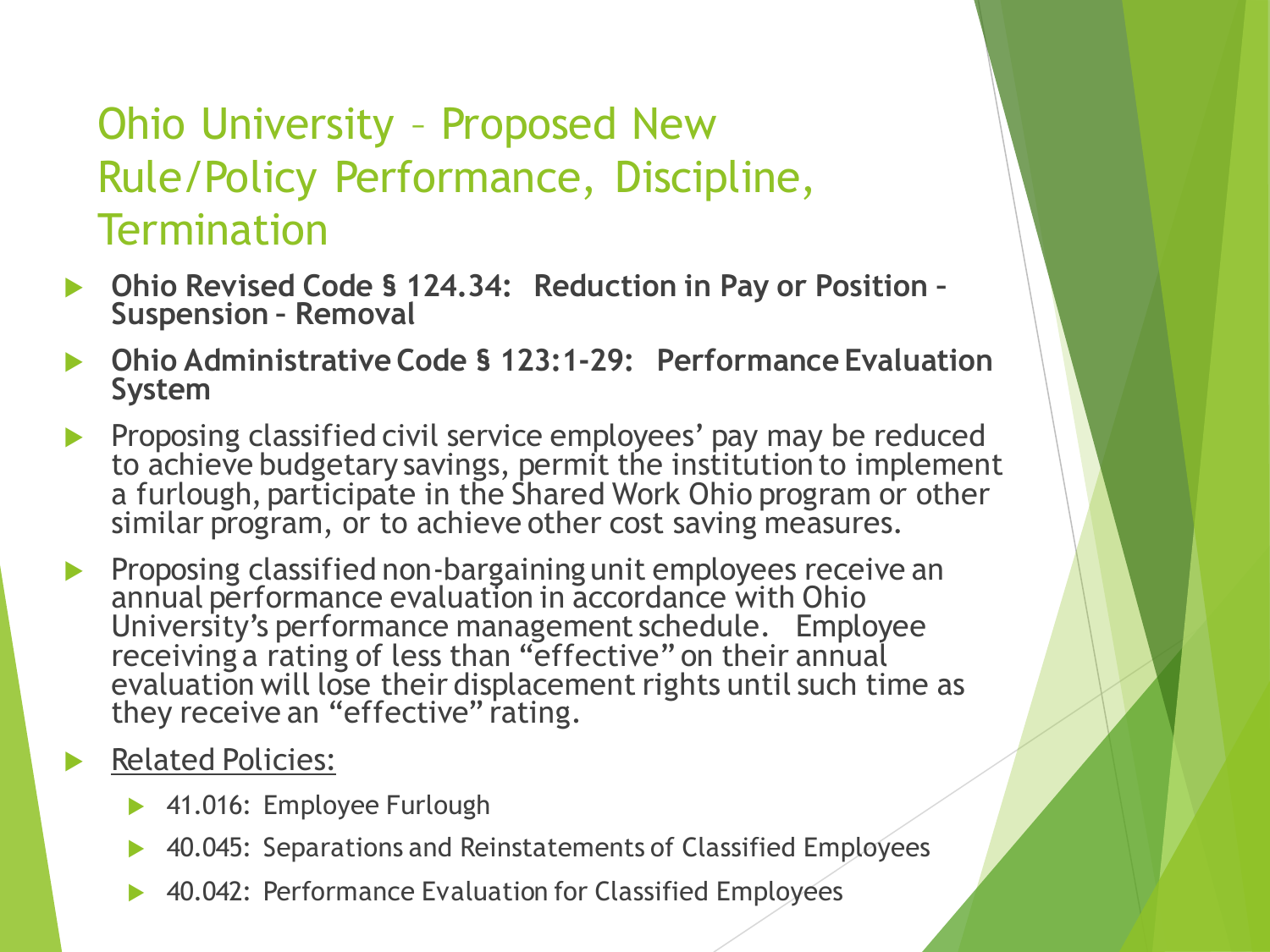### Ohio University – Proposed New Rule/Policy Appointments

- **Ohio Revised Code § 124.271: Provisional Employees**
- Proposing provisional employee status be extended from 120 days to 180 days.
- Related Policies:
	- ▶ 40.042: Performance Evaluation for Classified Employees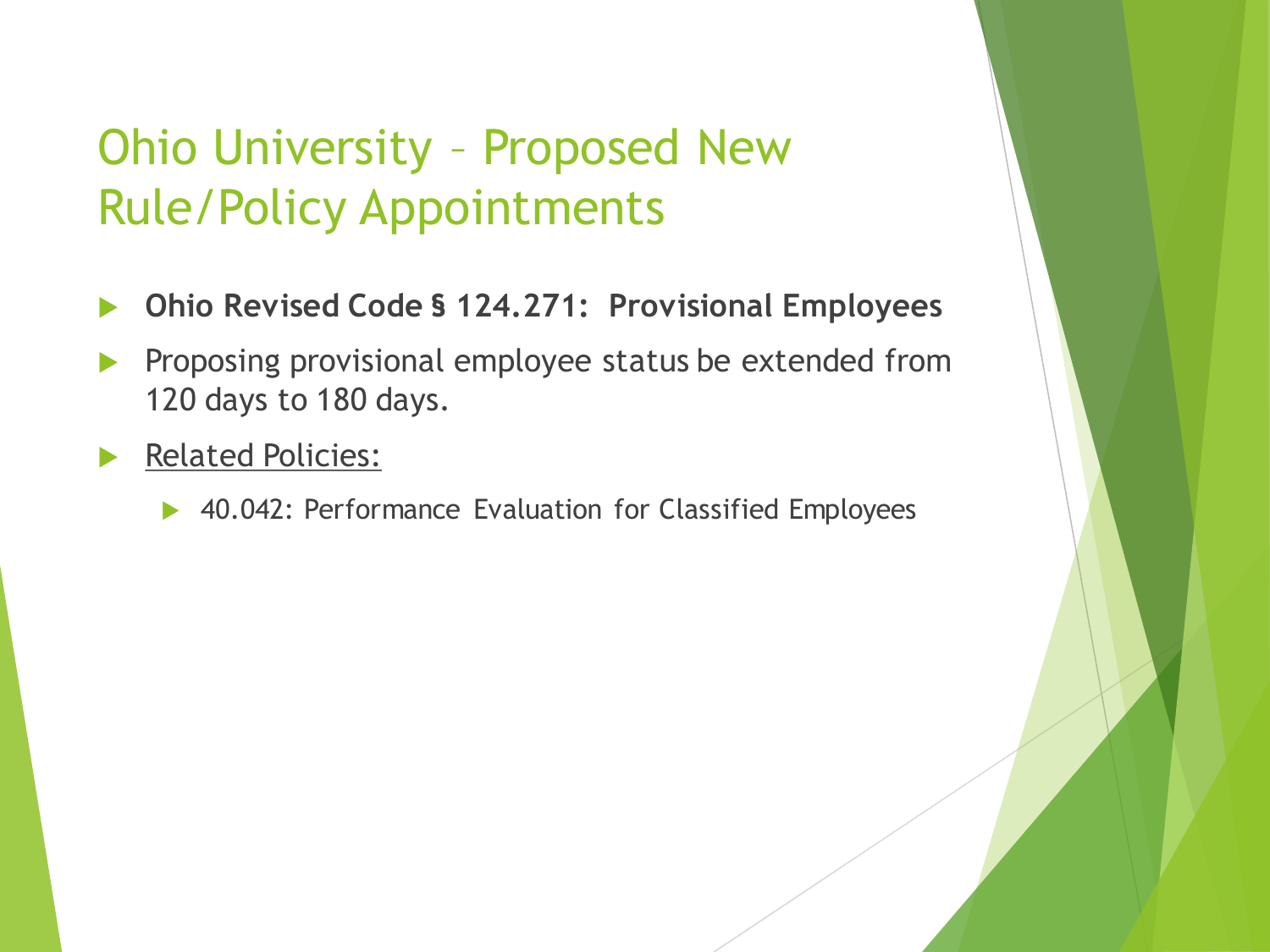### Ohio University – Proposed New Rule/Policy Employee Leave

- **Ohio Revised Code § 125.385: Disability Leave Benefits**
- **Ohio Administrative Code § 123:1-30: Disability Separations – Reinstatement**
- Proposing to place employee on disability separation after the employee has exhausted all approved FMLA time and/or exhaustion of paid sick leave.
- Proposing a classified civil service non-bargaining unit employee may be granted unpaid leave for medical reasons during 12 weeks of FMLA eligibility only.
- Related Policies:
	- ▶ 40.033: Leaves of Absence for Classified Employees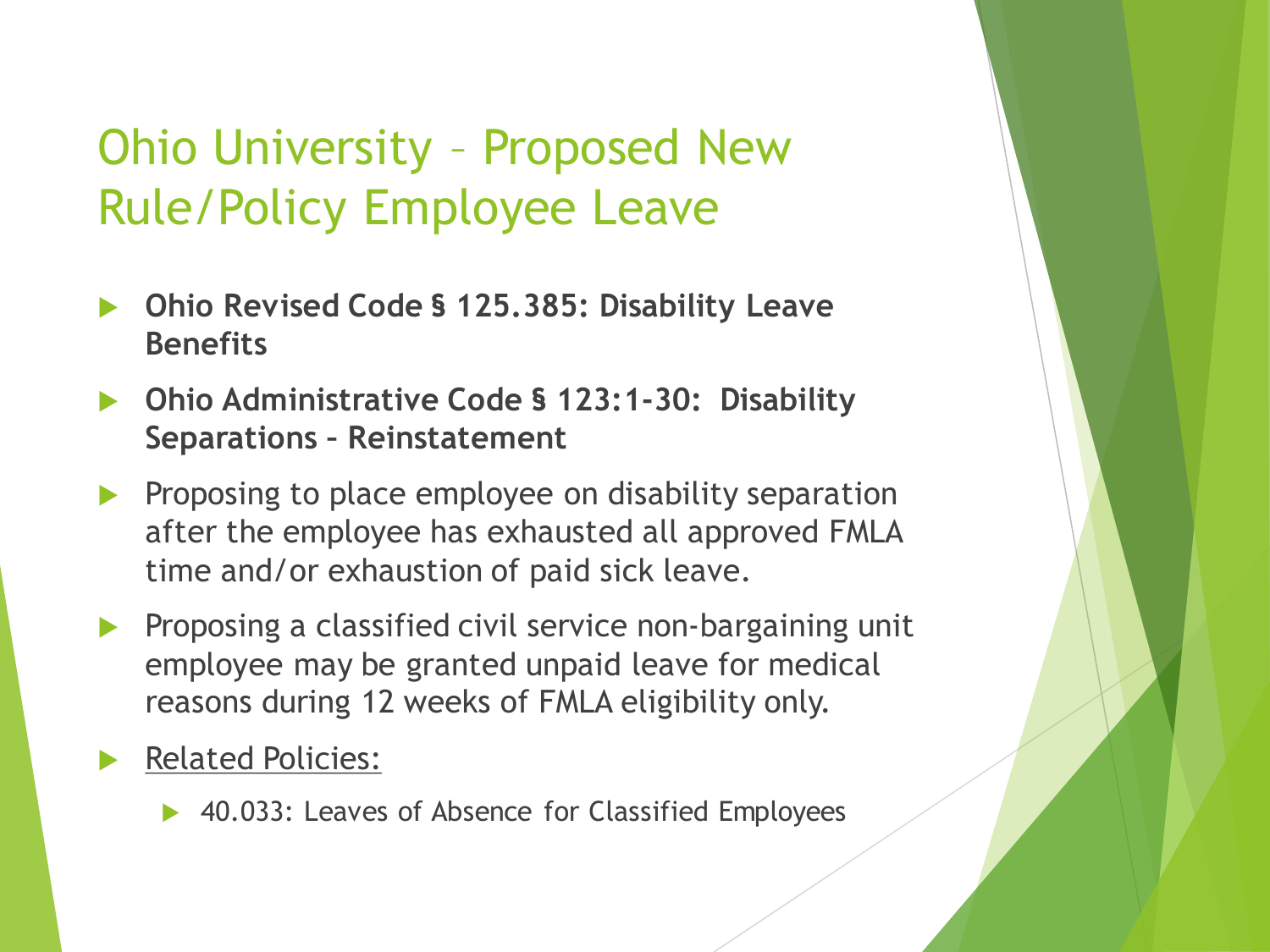### Ohio University – Proposed New Rule/Policy Layoff and Reduction-in-Force

- **Ohio Revised Code § 124.324: Layoff and Displacement Rights**
- **Ohio Revised Code § 124.326: Layoff Jurisdictions**
- **Ohio Administrative Code § 123:1-41-11: Layoffs (Displacement and appeal rights of employees)**
- **Proposing an employee who is reduced in force and declines placement into an** entitled position forfeits their reinstatement rights.
- **Proposing an employee's reinstatement rights are forfeited once an employee** is eligible to retire pursuant to Ohio University retirement policy.
- **Proposing performance ratings will be used to determine reinstatement rights.** An employee who does not achieve at least an "effective" rating on their performance evaluation, will forfeit their reinstatement rights until such a time as an "effective" rating is achieved.
- **Proposing displacement jurisdiction is first into any vacancies on the current** campus within the current classification then in that classification within the work department based on retention points.
- Related Policies:
	- 40.045: Separations and Reinstatements of Classified Employees
	- 40.046: Layoff and Position Abolishment for Classified Civil Service Employees
	- 41.015: Reduction-in-Force Benefit Programs for Administrators and Classified Staff